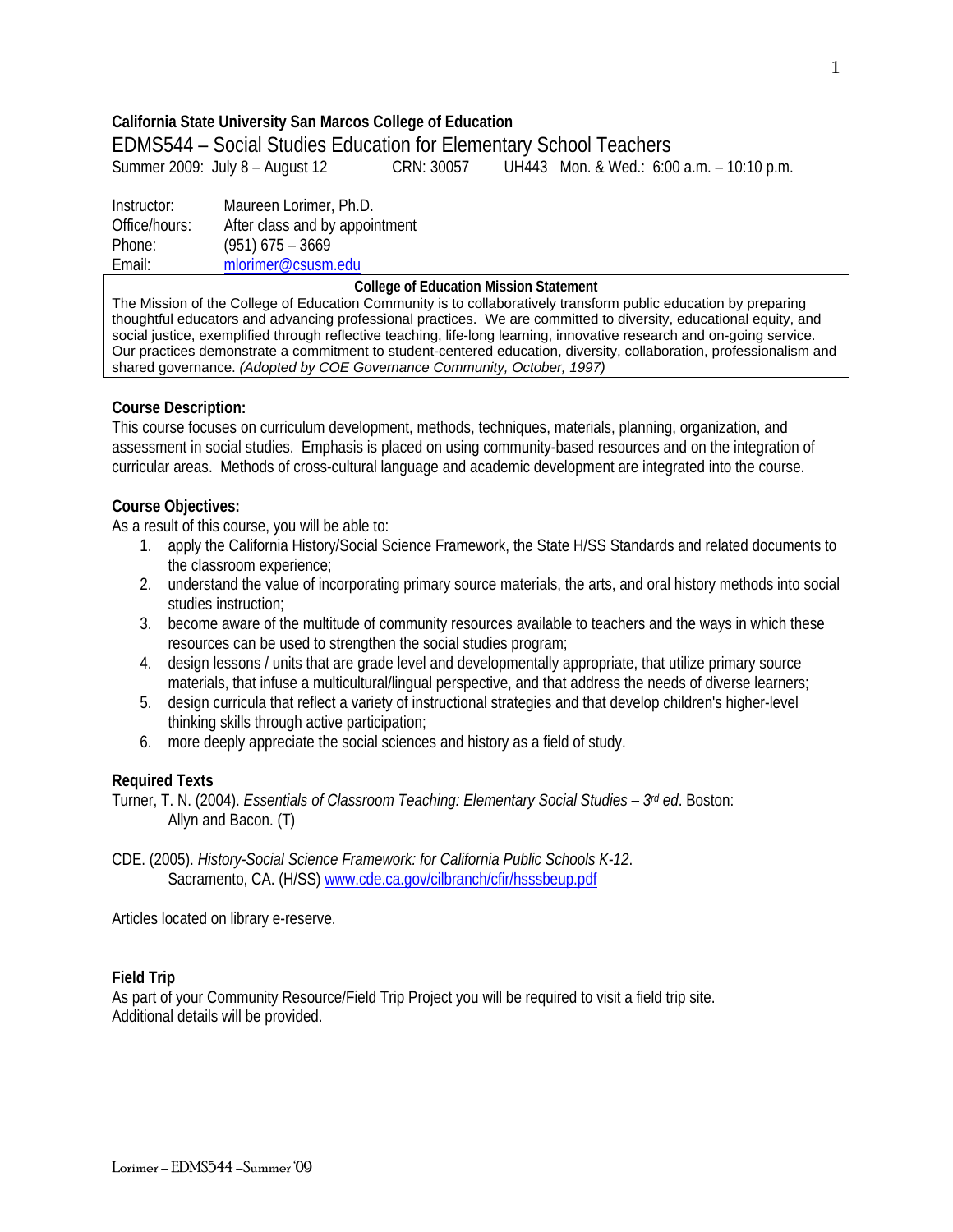## **Authorization to Teach English Learners**

This credential program has been specifically designed to prepare teachers for the diversity of languages often encountered in California public school classrooms. The authorization to teach English learners is met through the infusion of content and experiences within the credential program, as well as additional coursework. Students successfully completing the program receive a credential with authorization to teach English learners. (*Approved by CCTC in SB2042 Program Standards – August 2002*).

**Taskstream**: you will need to register for Taskstream (an electronic portfolio system). Additional information will be provided by the instructor.

## **STUDENT LEARNING OUTCOMES**

## **Teacher Performance Expectations (TPE) Competencies**

 Subject Credential. This course is designed to help teachers seeking a California teaching credential to develop the The course objectives, assignments, and assessments have been aligned with the CTC standards for the Multiple skills, knowledge, and attitudes necessary to assist schools and district in implementing effective programs for all students. The successful candidate will be able to merge theory and practice in order to realize a comprehensive and extensive educational program for all students. You will be required to formally address the following TPEs in this course Failure to complete TPE entries by the timeline set forth in this syllabus will adversely affect your final grade in this course.

## **TPE 1a: Subject Specific Pedagogical Skills for History/Social Science**

During interrelated activities in program coursework and fieldwork MS candidates learn to:

- teach state-adopted academic content standards for students in H/SS while helping students to learn and use basic analysis skills;
- enrich the study of social studies by drawing on social studies concepts, case studies, and cross-cultural activities;
- incorporate basic critical thinking skills and study skills into content-based instruction; and
- utilize active forms of social studies learning, including simulations, debates, research activities, and cooperative projects.

MS candidates begin to interrelate ideas and information within and across history/social science and other subject areas.

## **TPE 11: Social Environment**

Candidates for a Teaching Credential develop and maintain clear expectations for academic and social behavior. The candidates promote student effort and engagement and create a positive climate for learning. They know how to write and implement a student discipline plan. They know how to establish rapport with all students and their families for supporting academic and personal success through caring, respect, and fairness. Candidates respond appropriately to sensitive issues and classroom discussions. They help students learn to work responsibly with others and independently. Based on observations of students and consultation with other teachers, the candidate recognizes how well the social environment maximizes academic achievement for all students and makes necessary changes.

## **CLAD Competencies** supported by this course:

Part 3: Culture and Cultural Diversity

- 
- 
- I.D. Physical geography and its effects on culture IV.A. Historical perspectives
- II.A What teachers should learn about their students IV.B. Demography
- II.B. How teachers can learn about their students IV.C. Migration and Immigration
- II.C. How teachers can use what they learn about their
- students (culturally responsive pedagogy)
- I.A. Definitions of culture III.A. Concepts of cultural contact
- I.C. Intragroup differences III.D. Strategies for conflict resolution
	-
	-
	-

In EDMS 544, the Teacher Performance Expectations and CLAD Competencies identified above are addressed through class discussions, activities, oral/visual presentations, and written assignments.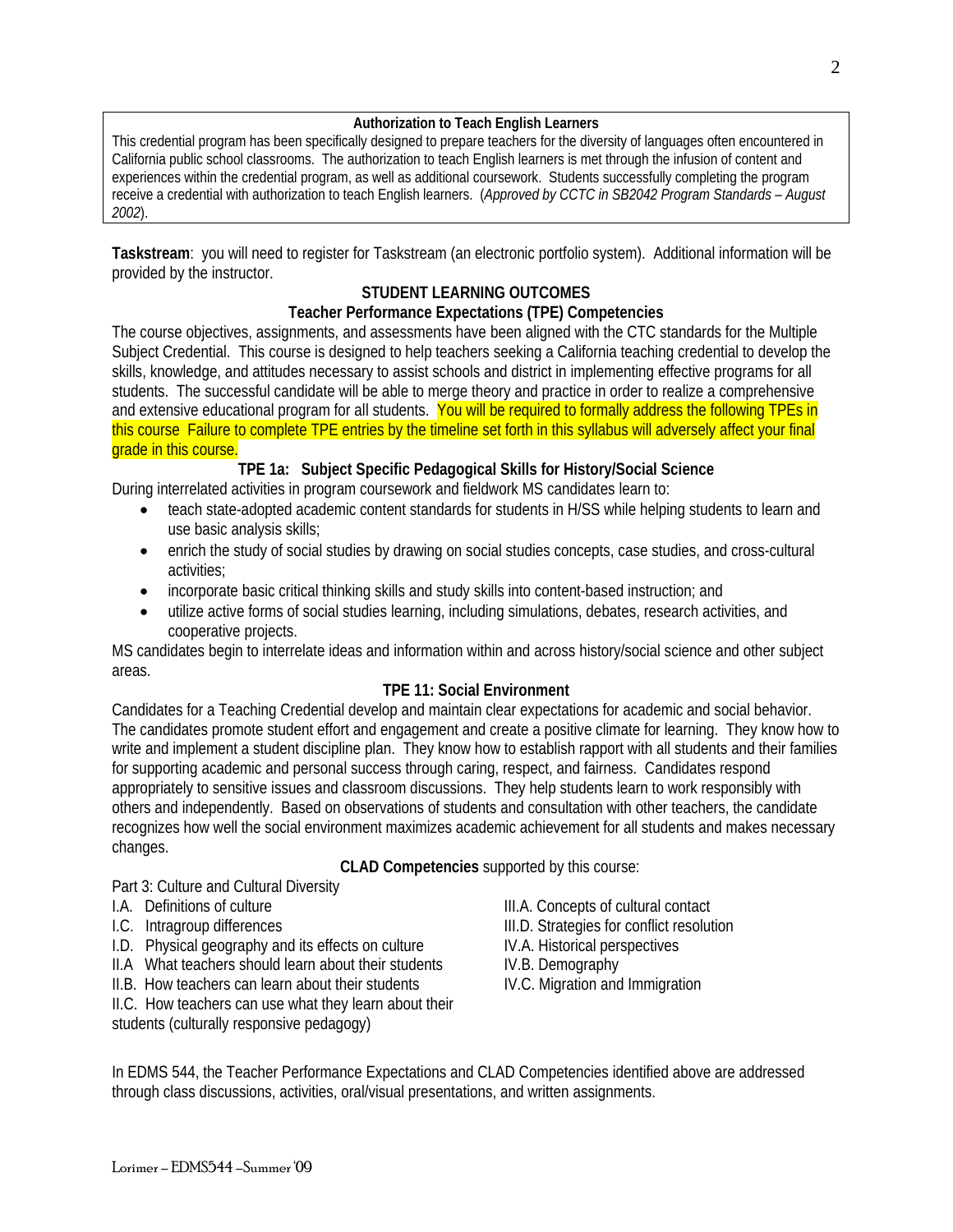## **California Teacher Performance Assessment (CalTPA)**

Beginning July 1, 2008 all California credential candidates must successfully complete a state-approved system of teacher performance assessment (TPA), to be embedded in the credential program of preparation. At CSUSM this assessment system is called the CalTPA or the TPA for short.

To assist your successful completion of the TPA a series of informational seminars are offered over the course of the program. TPA related questions and logistical concerns are to be addressed during the seminars. Your attendance to TPA seminars will greatly contribute to your success on the assessment.

Additionally, COE classes use common pedagogical language, lesson plans (lesson designs), and unit plans (unit designs) in order to support and ensure your success on the TPA and more importantly in your credential program. The CalTPA Candidate Handbook, TPA seminar schedule, and other TPA support materials can be found on the COE website provided at the website provided: http://lynx.csusm.edu/coe/CalTPA/CalTPAdocuments.asp

### **CSUSM College of Education Attendance Policy**

Due to the dynamic and interactive nature of courses in the College of Education, all students are expected to attend all classes and participate actively. At a minimum, students must attend more than 80% of class time, or s/he may not receive a passing grade for the course at the discretion of the instructor. **Individual instructors may adopt more stringent attendance requirements**. Should the student have extenuating circumstances, s/he should contact the instructor as soon as possible. (*Adopted by the COE Governance Community, December 1997*).

## **Professionalism & Dispositions**

 oral presentations, guided discussion of readings, and self-disclosure exercises are the norm. Students are expected This course deals with complex material processed in a variety of ways. Structured interactions, group processes, to have read assigned materials by the date indicated in the syllabus, and should be prepared to discuss readings individually or in variously structured groups. The degree of your engagement in these processes forms the basis for points assigned. Due to the fast paced and highly interactive nature of the course, regular attendance and full participation are expected: teaching and learning is difficult (if not impossible) if one is not present for and engaged in the process. Therefore, the above College Attendance Policy is amplified as follows:

**1**. Missing more than 1 class meeting will result in the reduction of one letter grade.

**2.** Arriving late or leaving early on more than two occasions will result in the reduction of one letter grade.

**3.** Illness and emergency circumstances will be considered/negotiated on a case-by-case basis. *Please notify the instructor in writing (email) as soon as possible* so that handouts can be saved for you. These measures should not be considered punitive, as students are expected to establish appropriate personal, academic and career-ladder priorities. Therefore these measures should be viewed as taking appropriate individual responsibility for one's own learning in a democratic, collaborative and reciprocal-learning environment.

Because this course is part of an accredited program that leads to professional certification, students are expected to demonstrate behavior consistent with a professional career. In particular students must:

**1. Complete all assignments on time**. Late assignments will receive a 20% reduction in points for each day late. Occasionally a student may be asked to revise an assignment. If so, the revised work must be submitted no later than one week after it was returned *and may not be eligible for full credit*. If you are absent when an assignment is due, you may submit the work via email (except for Physical Model) so that it is not counted late. Receipt of the assignment will be returned by the instructor.

**2. Interact professionally and collaborate responsibly with your colleagues**. Teacher education is a professional preparation program and students will be expected to adhere to standards of dependability, academic honesty and writing achievement.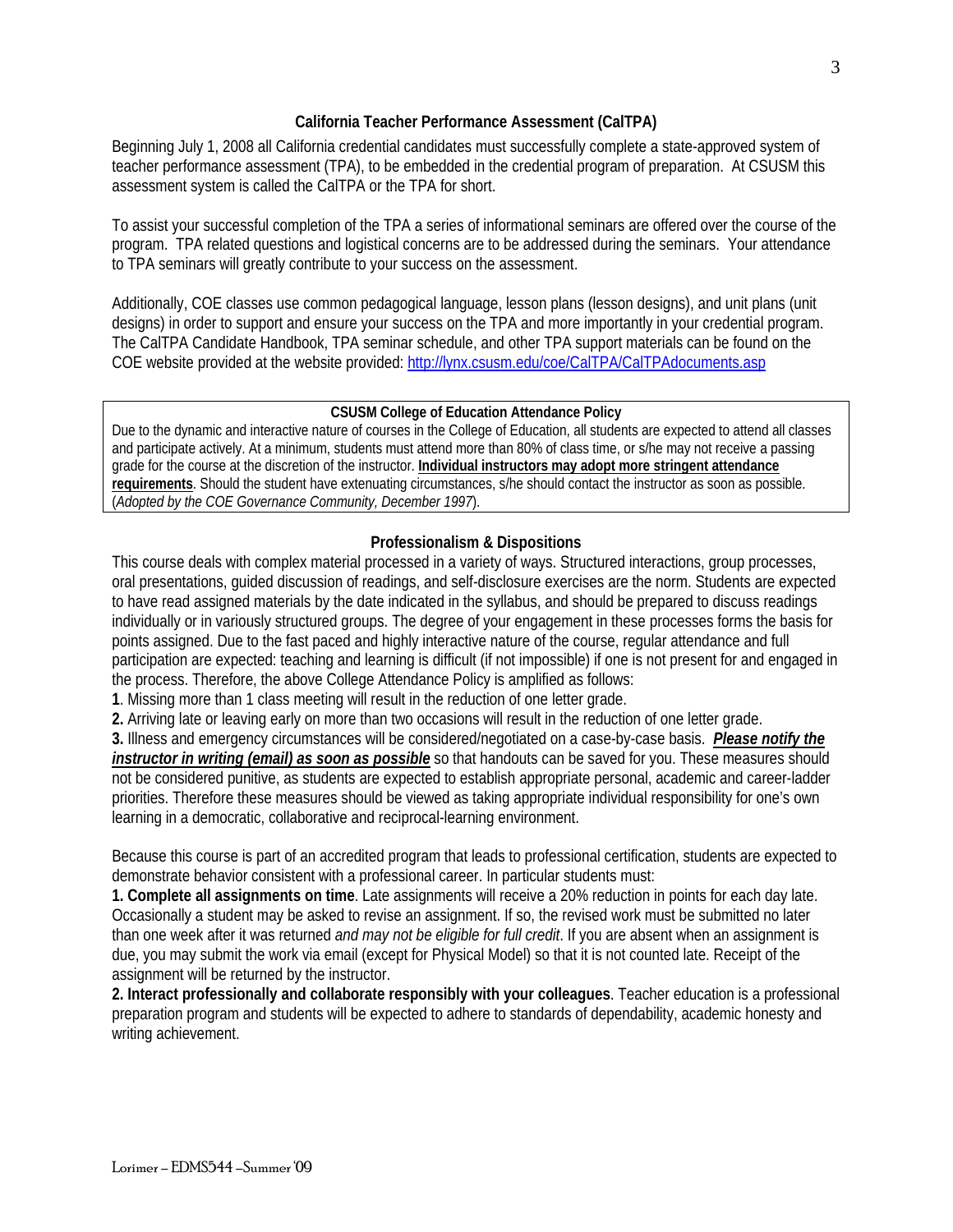## **Students with Disabilities Requiring Reasonable Accommodations**

Students must be approved for services by providing appropriate and recent documentation to the Office of Disabled Student Services Office (DSS). This office is located in Craven Hall 5205 and can be contacted by phone at (760) 750-4905 or TTY (760) 750-4909. Students authorized by DSS to receive reasonable accommodations should meet with their instructor during office hours or, in order to ensure confidentiality, in a more private setting.

## **University Writing Requirement**

Every course at CSUSM must have a writing requirement of at least 2500 words. In EDMS544, the Field Trip Project, Oral History Project, Unit Plan, Mock Interview, and Literature Connection will collectively contain a minimum of 2500 words.

## **CSUSM Academic Honesty Policy**

"Students will be expected to adhere to standards of academic honesty and integrity, as outlined in the Student Academic Honesty Policy. All written work and oral assignments must be original work. All ideas/materials that are borrowed from other sources must have appropriate references to the original sources. Any quoted material should give credit to the source and be punctuated with quotation marks.

Students are responsible for honest completion of their work including examinations. There will be no tolerance for infractions. If you believe there has been an infraction by someone in the class, please bring it to the instructor's attention. The instructor reserves the right to discipline any student for academic dishonesty in accordance with the general rules and regulations of the university. Disciplinary action may include the lowering of grades and/or the assignment of a failing grade for an exam, assignment, or the class as a whole."

## **Plagiarism**

As an educator, it is expected that each student will do his/her own work, and contribute equally to group projects and processes. Plagiarism or cheating is unacceptable under any circumstances. If you are in doubt about whether your work is paraphrased or plagiarized see the Plagiarism Prevention for Students website http://library.csusm.edu/plagiarism/index.html. If there are questions about academic honesty, please consult the University catalog.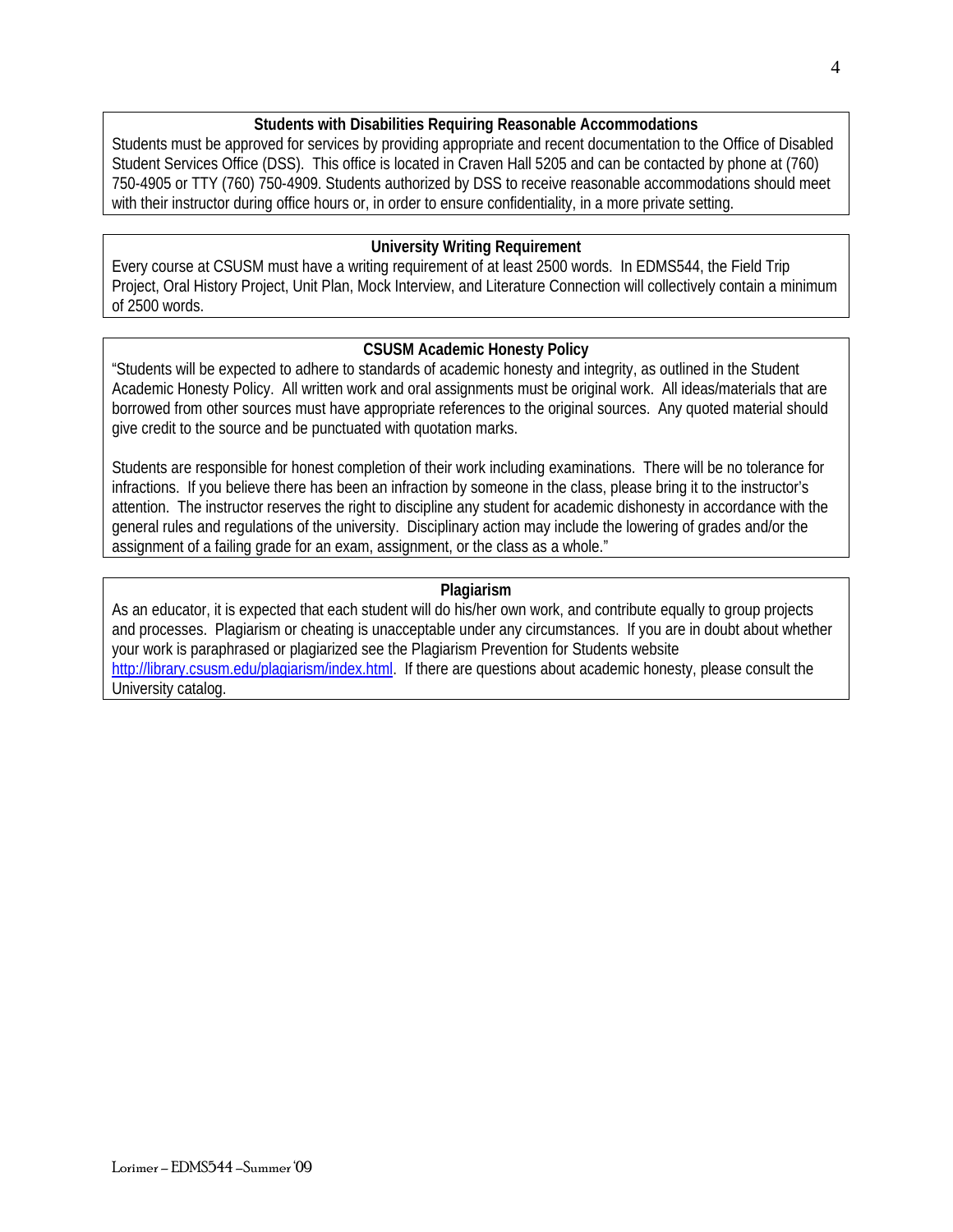Lorimer – EDMS544 –Summer '09

# **Course Assignments**

Detailed instructions and rubrics for some course assignments will be handed out in class

# *Reading Response Journal (30 points)*

The assigned readings provide an important foundation for your increasing understanding of how to effectively teach social studies. To aid you in remembering the readings, and assist you with meaningful participation, you are asked to respond to each reading assignment by coming to class with an entry in your reading response journal summarizing key points from the assigned reading for that day. Response journals will be checked randomly and may be collected at the professor's discretion. Response journals may also be referenced by you to answer open-ended prompts about assigned readings. Please structure each page with:

(1) reading identification (T:8, for example),

(2) key points from the reading (you may include graphics),

(3) a paragraph towards the bottom that connects the reading to your perspectives/ experience,

(4) one question that the reading assignment prompts you to ask after thinking deeper about the issue.

Learning logs will be shared at the beginning of each class session, and will be collected at the end of the course.

# *Finding the Social Studies in You! A Physical Model P/F*

For this assignment you will reintroduce yourself to our class by creating a physical model that illustrates aspects of you through each of the disciplines. You may use photographs, drawings, cut-outs, objects, your imagination, etc. This activity models a way to engage your students, and will demonstrate your understanding of the social studies disciplines. Aim to present for 4-5 minutes.

# **The following assignments will link together and create a well-developed social studies unit plan:**

# *Literature Connection (30 points)*

A wealth of children's literature exists that strongly supports the state standards for teaching social studies. This assignment will serve as the introduction to your unit. You will select one children's literature book appropriate for the grade level unit you will be developing. You will be required to present your book and explain how it can be used to advance children's thinking about the key social studies concept and provide a "hook" for the unit you will be developing. Your handout will include a lesson plan that incorporates your book. (specific details will be provided)

# *Community Resource / Field Trip Project (50 points)*

In this assignment you will explore and share information about a field trip site in Southern California. By designing a variety of pre, during, and post-trip teaching activities, as well as questions you might ask during the visit, you will be able to plan an educational (rather than purely recreational) field trip. (specific details will be provided)

# *Oral History Project (50 points)*

Collecting oral histories is an exciting way to help children understand that "history" is found all around us and is being continually created. In this project, you will conduct an oral history interview of a person about a topic that relates to the social studies curriculum. To support your interview, you will bring to class on the designated day a primary source object (artifact, document, photographs, etc.) of significance to the person/topic of the interview. We will then create a "classroom museum" in which everyone shares his/her object and provides a 5 minute oral presentation giving the object's background and how it could be used in teaching. (specific details will be provided).

## *5 Key Concepts (15 points)*

 eloquently articulate the knowledge you have gained through this course as well as enhance your educational philosophy, you will write 5 key concepts. *Oral:* Be prepared to describe at least five (5) of the most important concepts or ideas you have learned in EDMS544. Imagine you are at a job interview and were just asked: "How will you teach social studies in your classroom?" In order to help you *Written:* Each concept should be fully described in a detailed paragraph with quotes from the reading to support your responses.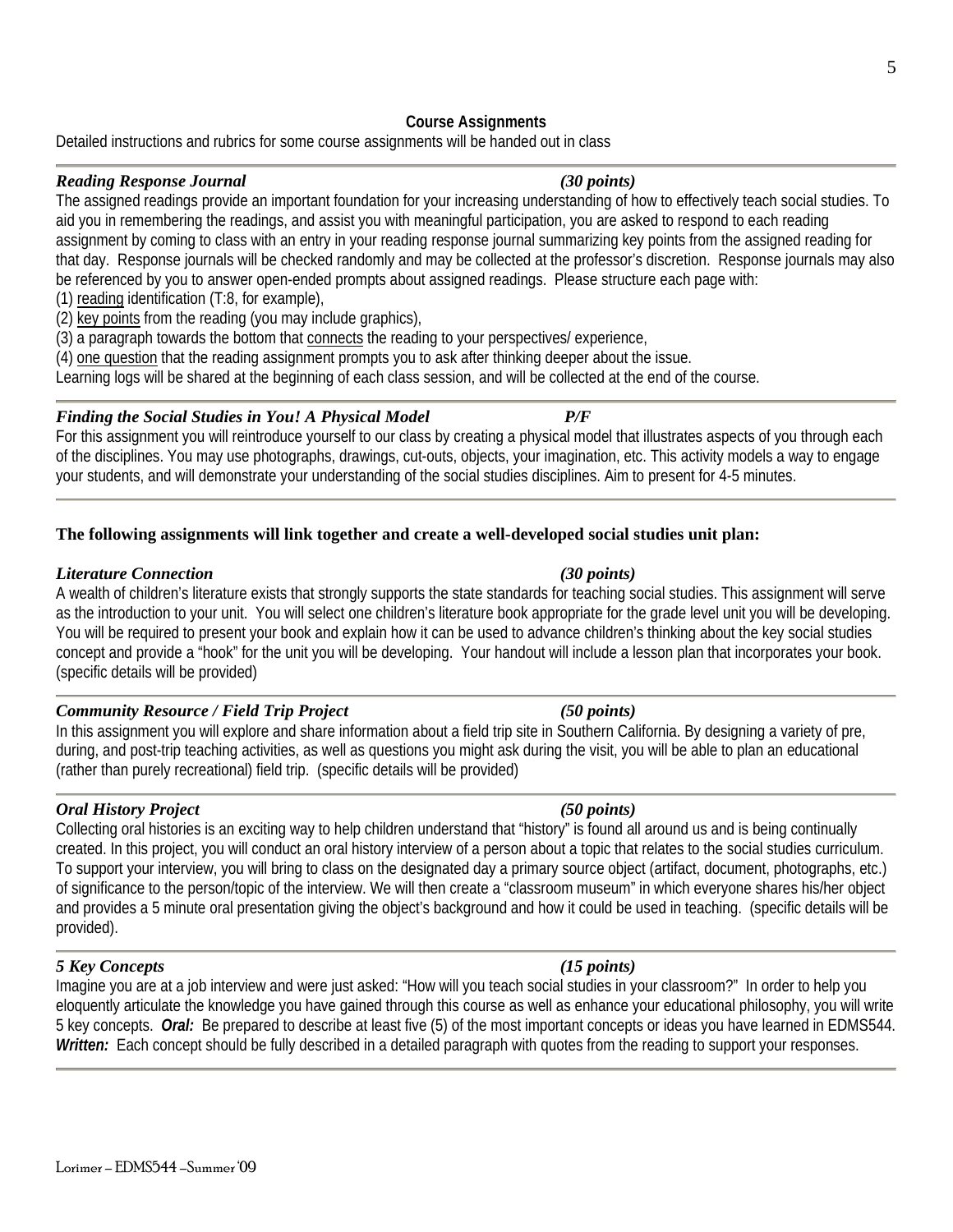## *Taskstream (P / F)*

 *your final grade.* The Taskstream electronic portfolio system has been designed as a reflective tool and formal assessment of the TPEs required for this course. A detailed explanation of Taskstream and the requirements for entry will be provided by the instructor. *All Taskstream entries must be completed on or before 8:00 p.m. on 8/12/09. Failure to meet the required timeline will result in a reduction of* 

## **Assignments and Grading**

| 25  |
|-----|
| 30  |
| P/F |
| 30  |
| 50  |
| 50  |
| 15  |
| P/F |
|     |
|     |

## **Grading Scale:**

| A | 181 - 200 points |
|---|------------------|
| B | 161 - 180 points |
| C | 141 - 160 points |

- 
- 121 140 points

D 121 - 140 points<br>Remember! You must maintain a B average (3.0 GPA) in your teacher education courses to receive a teaching credential from the State of California.

## **Use of Technology**

 Students are expected to demonstrate competency in the use of various forms of technology (i.e. word processing, electronic mail, WebCT6, use of the Internet, and/or multimedia presentations). Specific requirements for course assignments with regard to technology are at the discretion of the instructor. Keep a digital copy of all assignments for use in your teaching portfolio. All assignments will be submitted online, and some will be submitted in hard copy as well. Details will be given in class.

## **Electronic Communication Protocol**

Electronic correspondence is a part of your professional interactions. If you need to contact the instructor, e-mail is often the easiest way to do so. It is my intention to respond to all received e-mails in a timely manner. Please be reminded that e-mail and on-line discussions are a very specific form of communication, with their own nuances and etiquette. For instance, electronic messages sent in all upper case (or lower case) letters, major typos, or slang, often communicate more than the sender originally intended. With that said, please be mindful of all e-mail and on-line discussion messages you send to your colleagues, to faculty members in the College of Education, or to persons within the greater educational community. All electronic messages should be crafted with professionalism and care.

Things to consider:

Would I say in person what this electronic message specifically says?

How could this message be misconstrued?

Does this message represent my highest self?

Am I sending this electronic message to avoid a face-to-face conversation?

In addition, if there is ever a concern with an electronic message sent to you, please talk with the author in person in order to correct any confusion.